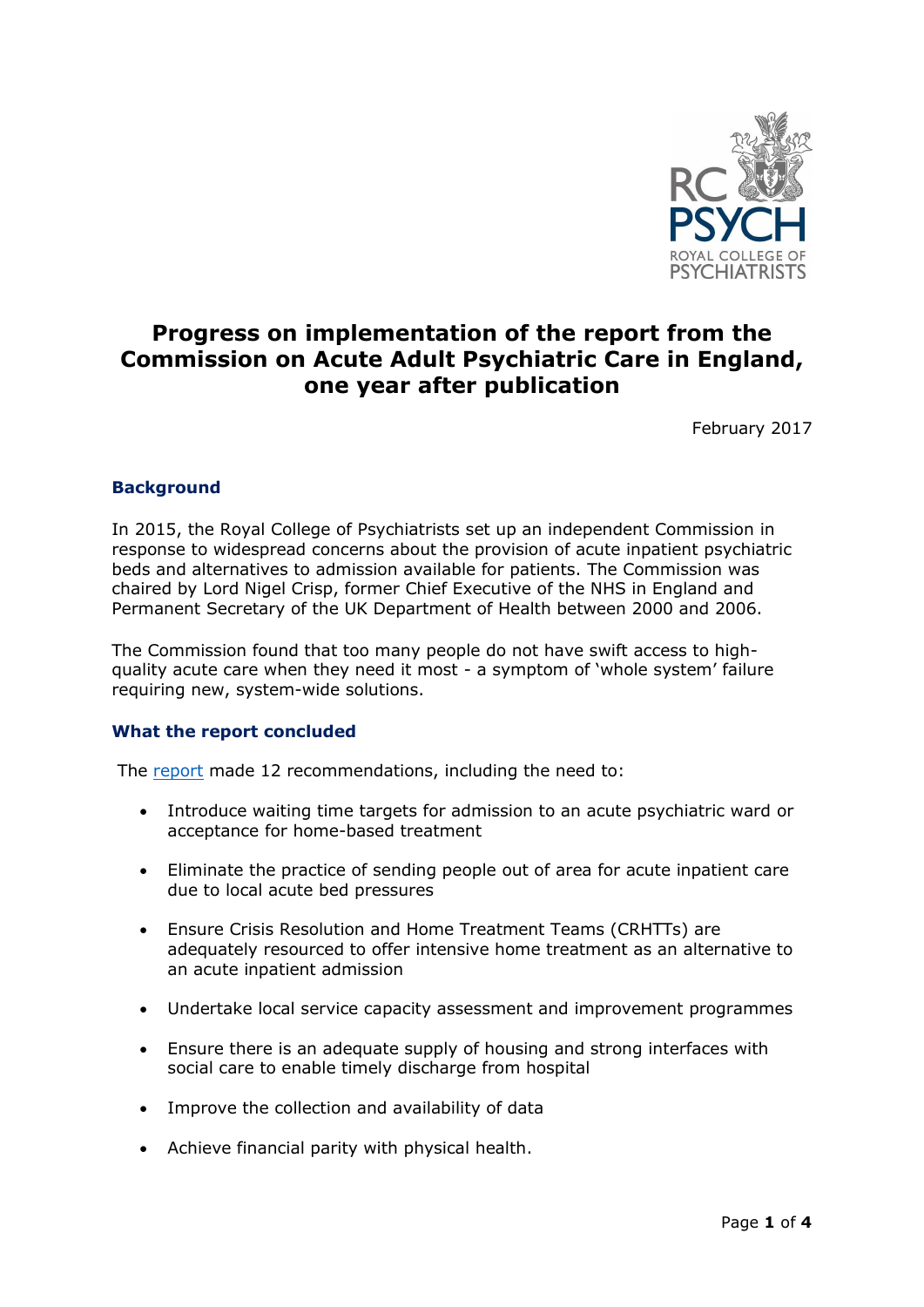## **Key achievements**

## **The Government has set a national ambition to eliminate inappropriate Out-of-Area Placement (OAPs) in acute adult care services by no later than 2020/21.**

The first national definition of an acute OAP was published following an extensive consultation process; and data is now being collected nationally. The definition recognises that both distance travelled and continuity of care should be taken into account. A new data collection opened in October 2016 in order to monitor the reduction of OAPs and the progress being made.

#### **Further dataset changes have been approved for implementation from April 2017.**

The objective is to provide more comprehensive information on acute care activities, including the use of different types of bed and delayed transfers of care, which directly impact on bed pressures and OAPs.

As recommended by the CAAPC, the Mental Health Services Data Set (MHSDS) is being reviewed and will be updated annually to ensure that it captures all relevant data items to accurately measure performance and delivery.

Collaborative work is guided by the Mental Health Data and Information Programme Board to ensure the right information is being shared with providers and commissioners in a useful manner, and that local systems are able to make the data flow effectively.

## **More than £400m for crisis resolution and home treatment teams (CRHTTs) will be introduced over 4 years from April 2017.**

This new money will be available through CCG baselines. Local expenditure on mental health will be visible via the Mental Health Dashboard, designed to help monitor progress against the delivery of the national mental health strategy, the *[Five Year Forward View for Mental Health.](https://www.england.nhs.uk/wp-content/uploads/2016/02/Mental-Health-Taskforce-FYFV-final.pdf)*

#### **A range of organisations has used the CAAPC report as a lever to undertake further work aiming to improving people's experiences of acute care.**

Following the Commission's call for patients and carers to be further involved in service design and provision, Rethink Mental Illness examined how CCGs involve people with experience of mental illness in the commissioning of mental health services. Their report, *Progress through Partnership*, will be published in March 2017.

A full joint response to the CAAPC report will be published by NHS England and the NHS Arms-Length Bodies (ALBs) in England (publication planned for April 2017). It will set out the details of the work carried out by NHS England, NHS Improvement, NHS Digital, Health Education England, Public Health England and the Care Quality Commission (CQC) to implement the recommendations of the CAAPC report.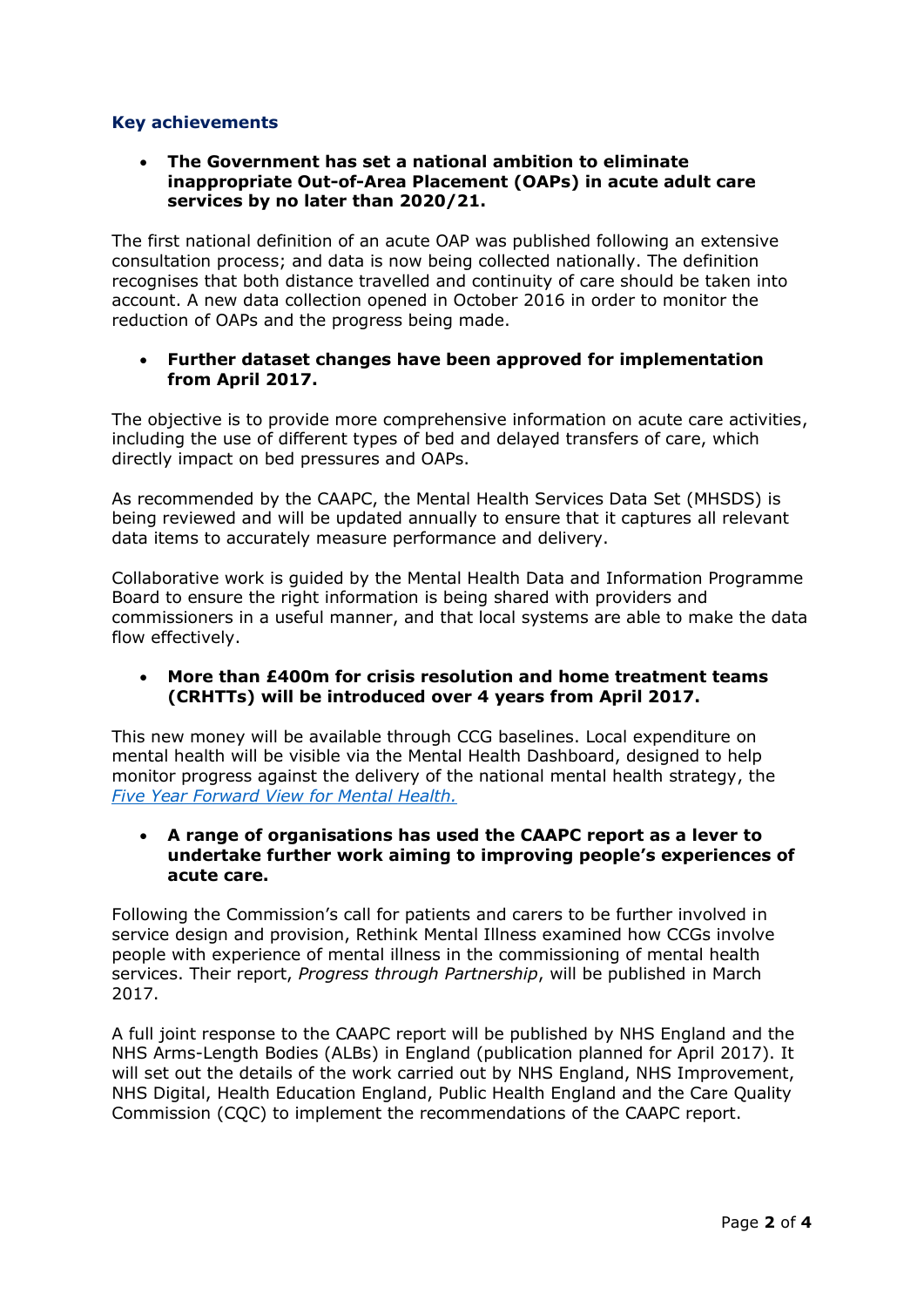# **The role of the Royal College of Psychiatrists**

For the past twelve months, we have worked with a wide range of stakeholders, including NHS England, the Cabinet Office, other Royal Colleges and voluntary sector organisations. We have engaged with the Councillors who have signed up as Mental Health Champions; the clinical and managerial leads from all the Mental Health Clinical Networks, as well as commissioners and providers.

As well as engaging stakeholders, the College has worked to directly implement some of the CAAPC recommendations, as follows:

 **We have played an active role on the Acute Mental Health Care Expert Reference Group, set up by the National Collaborating Centre for Mental Health (NCCMH) to develop an evidence-based treatment pathway (EBTP) for acute mental health care for NHS England and NICE.**

Due to be published in April, this pathway will play a key role in ensuring timely and equal access to acute mental health services. As advocated by the CAAPC, it will recommend a four-hour response time from the point of referral to accessing acute care.

It will also include quality standards and a step-by-step process to help local areas undertake a service capacity assessment and improvement programme, in partnership with organisations working in the housing, social care, rehabilitation and voluntary sector.

The pathway also aims at reducing the systemic health inequalities prevalent across acute mental health services. A multi-disciplinary approach was taken and a Race Equality Reference Group, comprising experts-by-experience from BAME backgrounds, actively contributed to this work, which is part of a suite of packages to improve mental health at every stage of patients' lives.

 **The College Centre for Quality Improvement (CCQI) is currently developing a national quality assessment and improvement scheme to support and assess early implementation of the acute mental health care EBTP.** 

From Autumn 2017 this will allow local areas to self-assess against the key access and quality guidelines and benchmarks. NHS England will then undertake a baseline audit and gap analysis of the system's current performance against the new guidelines and benchmarks.

#### **Meanwhile, we are actively promoting Quality Improvement (QI) methods to support local healthcare improvement.**

We established a QI Experience Reference Group in order to support the development of QI knowledge and skills amongst members, map learning needs, set up a network and ensure QI is embedded in the education curriculum of those yet to become psychiatrists. We are also appointing a College's Lead for QI, who will have first-hand experience of using QI methods in mental health services.